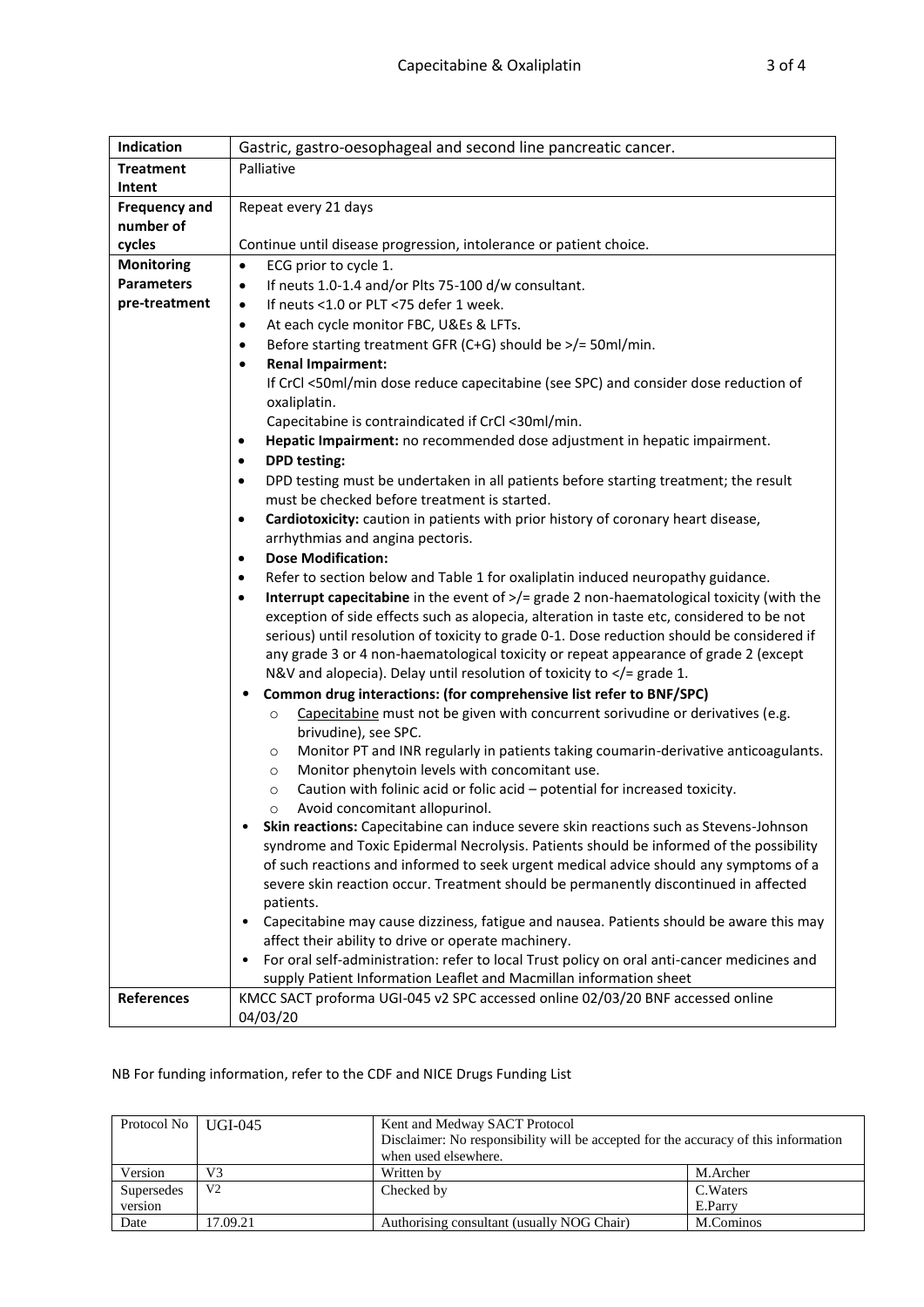# **Repeat every 21 days**

| Day          | <b>Drug</b>                                                          | Dose                                                         | Route          | <b>Infusion</b><br>Duration                                                                                                                                                                                                                                                               | Administration                                                                                        |
|--------------|----------------------------------------------------------------------|--------------------------------------------------------------|----------------|-------------------------------------------------------------------------------------------------------------------------------------------------------------------------------------------------------------------------------------------------------------------------------------------|-------------------------------------------------------------------------------------------------------|
| $\mathbf{1}$ | Dexamethasone                                                        | 8 <sub>mg</sub>                                              | P <sub>O</sub> |                                                                                                                                                                                                                                                                                           |                                                                                                       |
|              | Ondansetron                                                          | 16 <sub>mg</sub><br><75yrs<br>$>$ /=75yrs<br>8 <sub>mg</sub> | IV             | 15 min                                                                                                                                                                                                                                                                                    | NaCl 0.9% 50ml                                                                                        |
|              | Flush with 5% glucose before and after administration of oxaliplatin |                                                              |                |                                                                                                                                                                                                                                                                                           |                                                                                                       |
|              | <b>OXALIPLATIN</b>                                                   | 130mg/ $m2$                                                  | IV             | $2-6$ hrs                                                                                                                                                                                                                                                                                 | 250-500ml 5% glucose (to<br>give a concentration<br>between 0.2 mg/ml and<br>$0.70$ mg/ml)            |
| <b>TTO</b>   | <b>Drug</b>                                                          | Dose                                                         | Route          | <b>Directions</b>                                                                                                                                                                                                                                                                         |                                                                                                       |
|              | <b>CAPECITABINE</b>                                                  | $2000$ mg/m <sup>2</sup> /day<br>In 2 divided doses          | PO             | for 14 days (the 1st dose will be<br>taken as the evening dose on day 1<br>and the last dose is taken the<br>morning of day 15, followed by a 7<br>day rest period) take within 30<br>minutes after food, and<br>approximately every 12 hours.<br>Available as 150mg and 500mg<br>tablets |                                                                                                       |
|              | Dexamethasone                                                        | 6 <sub>mg</sub>                                              | P <sub>O</sub> | OM for 3 days                                                                                                                                                                                                                                                                             |                                                                                                       |
|              | Metoclopramide                                                       | 10 <sub>mg</sub>                                             | PO             | continuously.                                                                                                                                                                                                                                                                             | 10mg TDS for 3 days then 10mg up to<br>3 times a day as required. Do not<br>take for more than 5 days |

| Protocol No   UGI-045 |                | Kent and Medway SACT Protocol                                                       |           |  |
|-----------------------|----------------|-------------------------------------------------------------------------------------|-----------|--|
|                       |                | Disclaimer: No responsibility will be accepted for the accuracy of this information |           |  |
|                       |                | when used elsewhere.                                                                |           |  |
| Version               | V <sub>3</sub> | Written by                                                                          | M.Archer  |  |
| Supersedes            | V <sub>2</sub> | Checked by                                                                          | C. Waters |  |
| version               |                |                                                                                     | E.Parry   |  |
| Date                  | 17.09.21       | Authorising consultant (usually NOG Chair)                                          | M.Cominos |  |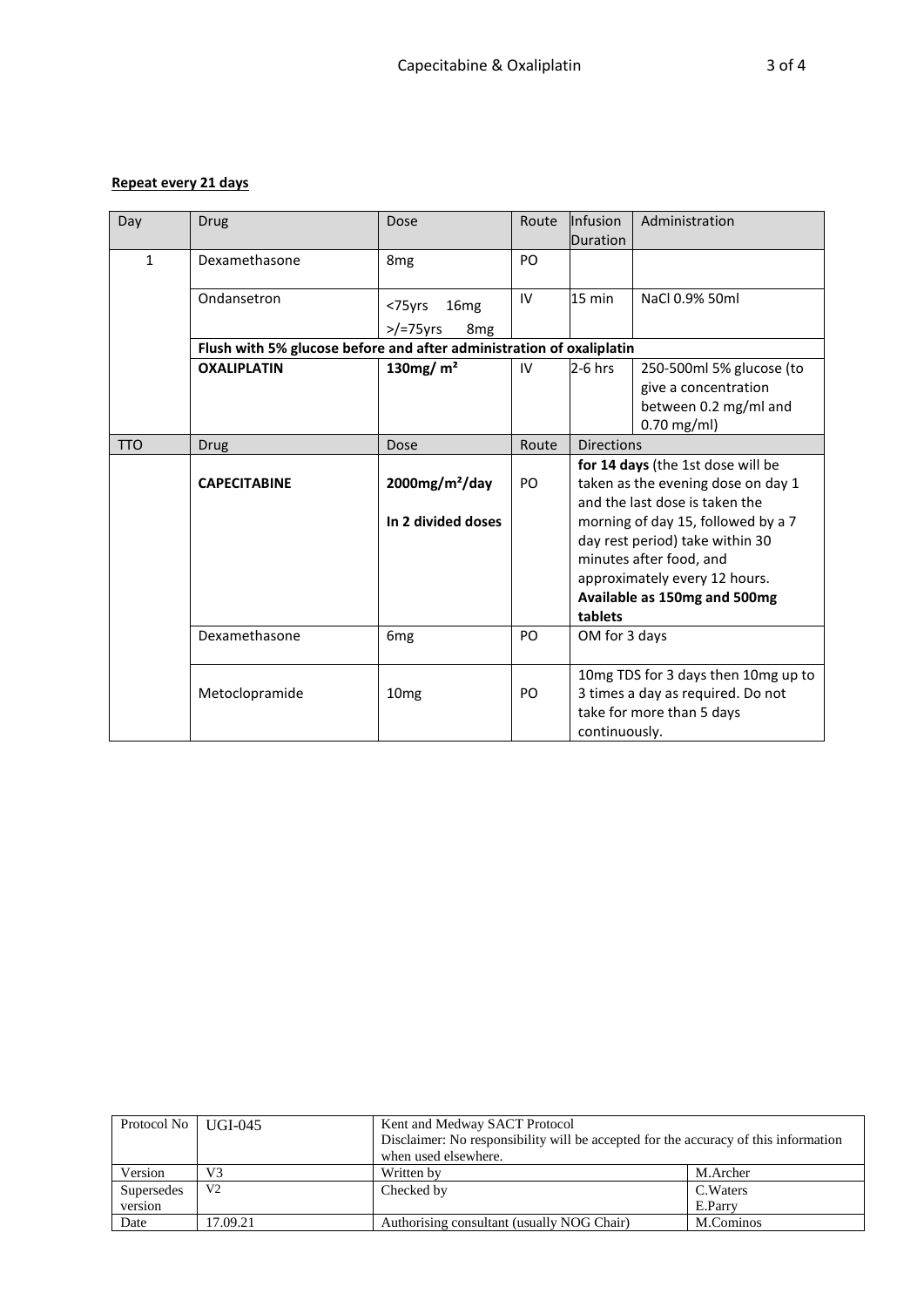### **Introduction**

- Use the neuropathy assessment tool on KOMS at each pre-chemo review.
- Symptoms of sensory or functional neuropathy may include tingling or numbness which may persist to the next pre-chemotherapy assessment.
- This guidance is for patients receiving treatment outside the context of a clinical trial. For patients being treated within a clinical trial setting, follow trial protocol (using assessment below as far as possible).
- Do not assess oxaliplatin induced neuropathy using CTC toxicity criteria.
- Dysaesthesia in the jaw is an unpleasant sensation and/or pain in the jaw.
- Laryngopharyngeal spasm is a sensation of difficulty in swallowing / breathing.

| <b>Normal</b><br>occurrence /<br><b>Caution</b> | <b>Symptoms</b>                                                                                                       | <b>Action at nurse assessment</b>                                                                                                                                                                                                                                                                                                                                                                                                             | Consultant review required / Action by consultant                                                                                                                                                                         |
|-------------------------------------------------|-----------------------------------------------------------------------------------------------------------------------|-----------------------------------------------------------------------------------------------------------------------------------------------------------------------------------------------------------------------------------------------------------------------------------------------------------------------------------------------------------------------------------------------------------------------------------------------|---------------------------------------------------------------------------------------------------------------------------------------------------------------------------------------------------------------------------|
| Normal<br>occurrence with                       | Dysaesthesia (tingling in hands and feet) occurring<br>with and up to 72 hours after infusion                         | No action required.                                                                                                                                                                                                                                                                                                                                                                                                                           |                                                                                                                                                                                                                           |
| oxaliplatin                                     | Dysaesthesia in the jaw (during infusion) and cold<br>induced laryngopharyngeal spasm up to 48 hrs<br>after infusion. | Advise patients to avoid cold drinks / cold weather. Consider<br>administering next oxaliplatin infusion over 6 hours (SmPC).                                                                                                                                                                                                                                                                                                                 |                                                                                                                                                                                                                           |
| First caution /<br>warning sign                 | Tingling persisting beyond 72 hours or painful<br>cold-induced neuropathy                                             | d/w consultant or clinicians authorised to prescribe chemotherapy<br>Close monitoring at each subsequent cycle.<br>Ask the following specific questions at each nursing assessment:<br>Is the dysaesthesia (during the infusion) and / or cold<br>induced laryngopharyngeal spasm more severe?<br>Has the tingling continued for longer than during the<br>2.<br>previous cycle and / or is tingling still present when next<br>cycle is due? | If yes, consultant review required. For consideration of DR at next<br>cycle or omission of oxaliplatin.<br>If yes, consultant review required, for consideration of DR at next<br>2.<br>cycle or omission of oxaliplatin |
| Serious caution                                 | Numbness in hands or feet                                                                                             | Must be reviewed by a consultant                                                                                                                                                                                                                                                                                                                                                                                                              | Consider DR or omission of oxaliplatin. Repeat consultant review before<br>next cycle                                                                                                                                     |
|                                                 | Severe excitability channel neuropathy during<br>infusion (very rare) seen as severe pain and<br>numbness on infusion | Must be reviewed by a consultant                                                                                                                                                                                                                                                                                                                                                                                                              | Consider DR or omission of oxaliplatin. Repeat consultant review before<br>next cycle                                                                                                                                     |
|                                                 | Painful neuropathy                                                                                                    | Must be reviewed by a consultant                                                                                                                                                                                                                                                                                                                                                                                                              | Consider Duloxetine. Starting at 30mg-60mg OD where available on<br>Trust formulary. Alternatively, d/w pain management specialist.                                                                                       |

| Protocol No   UGI-045 |                | Kent and Medway SACT Protocol<br>Disclaimer: No responsibility will be accepted for the accuracy of this information<br>when used elsewhere. |           |
|-----------------------|----------------|----------------------------------------------------------------------------------------------------------------------------------------------|-----------|
| Version               | V3             | Written by                                                                                                                                   | M.Archer  |
| Supersedes            | V <sub>2</sub> | Checked by                                                                                                                                   | C. Waters |
| version               |                |                                                                                                                                              | E.Parry   |
| Date                  | 17.09.21       | Authorising consultant (usually NOG Chair)                                                                                                   | M.Cominos |